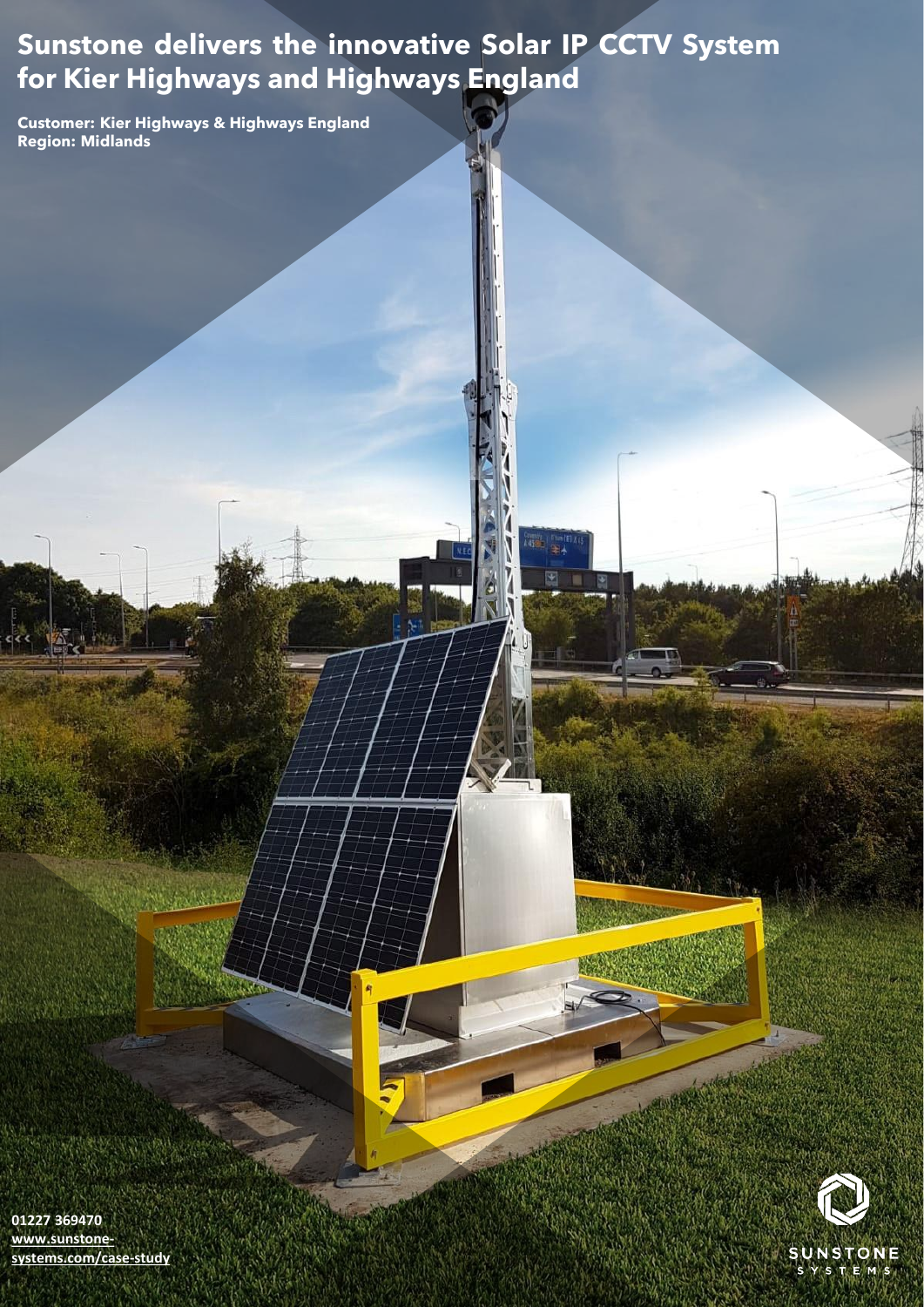



**We were commissioned to provide Kier and Highways England with the Solar CCTV System to provide surveillance for a key carriageway for the NEC and Birmingham Airport. The project involved a number of key stakeholders from Highways England, Kier and Birmingham City Airport.**

### **Key Features**



## **Versatile and Effective** *Our technologies have been*

*developed to ensure your site is secured using the most advanced security systems available on the market.* 



#### **Connected** *We can stream live surveillance to any monitoring centre via 4G, Wireless Networks and Satellite.*



# **Simple to Deploy**

*Our systems have been designed to be easy to deploy , commission and used by your teams in under one hour.* 



#### **Environmentally Friendly** *Our range of technologies can help deliver significant improvements to the environment. They provide clean energy, are zero*

*emissions and reduce your*  CO<sub>2</sub> footprint.

The roundabout at junction 6 of the M42 is a key junction on the strategic road network (SRN) serving many high-profile traffic generating businesses and facilities including Birmingham airport, Birmingham International railway station, the National Exhibition Centre, the National Motorcycle Museum, Birmingham Business Park and Jaguar Land Rover.

It is also the interchange with the A45. This key junction experiences severe congestion and on occasion has "locked" with traffic at a standstill. Attempts to manage the situation were hampered by a lack of visibility on parts of the roundabout.

Installing a camera was an obvious solution, however the work involved in establishing power and network connectivity to new locations on the SRN can be prohibitive, with considerable lead times, costs and inter-agency co-ordination.

To overcome these challenges, Kier Highways proposed to design and build a Solar IP CCTV System (SICS) which could be quickly and easily deployed to locations without power or communication infrastructure.

A first-generation unit was installed which provided the required coverage, but the batteries housed in the unit were not powerful enough and required regular charging via a generator. A replacement second generation unit performed better and gave over 90% coverage capability during the testing period. This exceeded the original scope requirements.

Due to the success of the first camera three further units were installed at key points on the SRN where coverage was minimal. The units have performed to similar standards as the first unit; therefore the full scope of the project has been met.

Locations of unit deployment are:

- North East Quadrant of the M42 Junction 6
- M6 Junction 4 to monitor HS2 works
- Stonebridge Island A45/A452
- M42 Junction 6 Motorcycle Museum

These SICS used different communication technologies: Global System for Mobile Communication (GSM), Satellite Communication and Microwave point to point links with the technologies compared for effectiveness.

In comparison to traditional wired cameras there was a total saving for all four SICS of 1,051kWh per year equating to 297.56 kg  $CO<sup>2</sup>$ e for all four SICS units. The cost per unit is approximately £80,000 and the traditional method is approximately £200,000 giving a cost saving of £120,000 per unit.